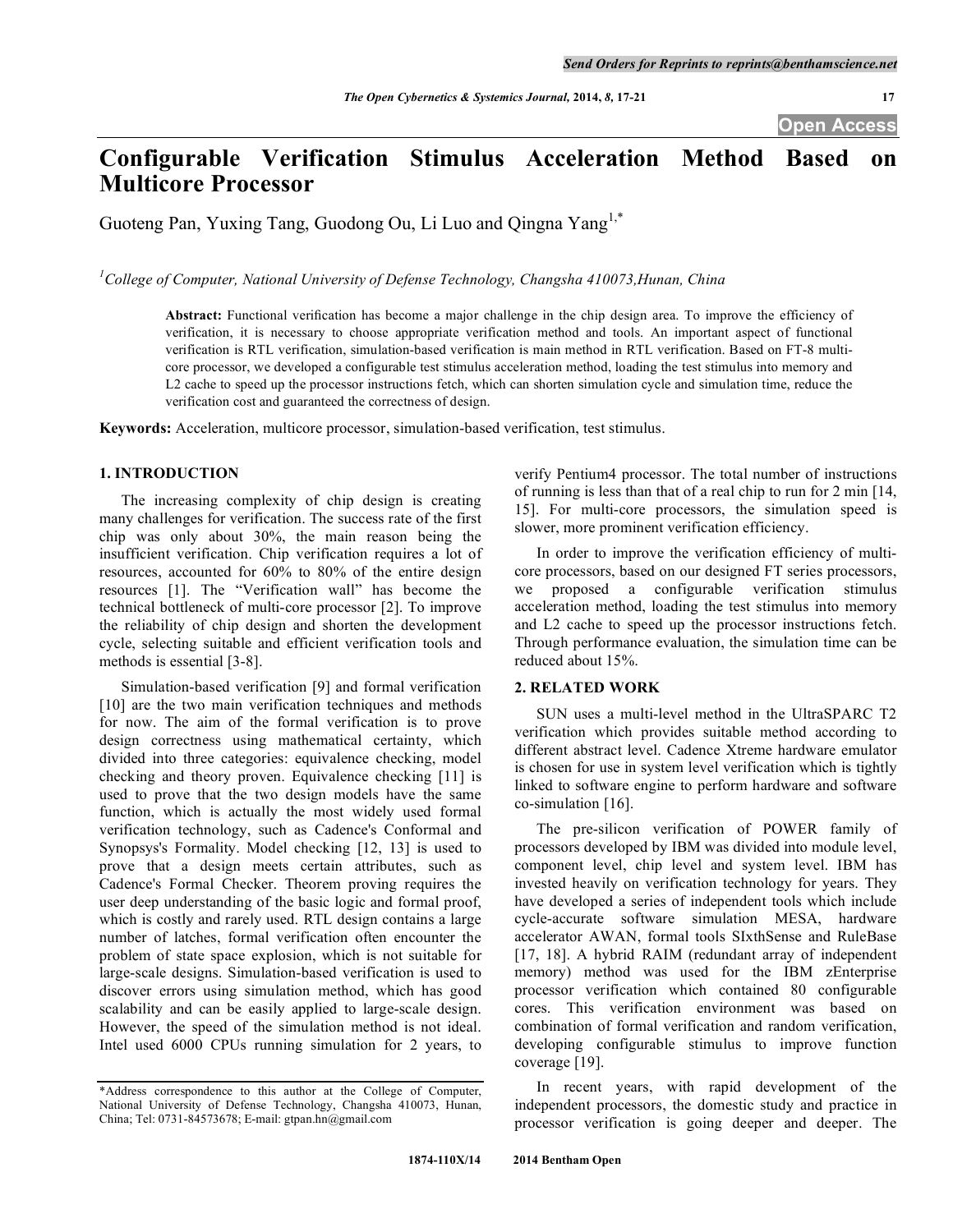

**Fig. (1).** Architecture of FT-8 processor.

Institute of Computer Technology of Chinese Academy of Science has made full use of both simulation and formal verification method in the verification process of the Loongson 2. Meanwhile, the verification through the FPGA prototype system has helped them to gain a fast running speed, but the debugging is a problem [20].

In the verification process of "ShenWei-1", National High Performance IC(Shanghai) Design Center established a complete set of verification environment, accomplished realtime automatic checker method by simulating instruction level result and reusable method to generate pseudo random test based on the reference model, Furthermore, they adopted a special floating-point component verification, large-scale test acceleration verification, the FPGA physical prototype verification method and so on [21].

FT family of processors adopts hierarchical verification strategy which is divided into module level, cluster level, chip level and system level. Simulation as the leading method, and also formal verification, FPGA prototype system and hardware acceleration simulation are combined to improve the verification efficiency. Among them, the configurable verification stimulus acceleration method is presented to reduce simulation cycle.

#### **3. ARCHITECTURE OF FT-8 PROCESSOR**

The main goal of FT-8 processor is high-throughput computing in large-scale scientific computing applications. The full chip supports 64 hardware threads executing in parallel with Parallel SoC multi-thread architecture, as shown in (Fig. **1**).

FT-8 processor has eight cores, connected with on-chip cache by crossbar. Each processor core has its own integer unit, floating-point unit, data cache, instruction cache and other functional units.

In order to alleviate the increasingly prominent problem of "memory wall" in multi-core processor, FT-8 processor designed a large capacity shared on-chip L2 Cache, shared by multicore, reducing the pressure on the off-chip memory access. The L2 Cache used multi-bank techniques, divided into eight banks, which help high-speed implementation of memory on one hand, on the other hand, help to improve the

system memory access bandwidth by concurrent access. Meanwhile, FT-8 implemented on-chip memory controller achieving four concurrent accesses, which designed a optimize memory access scheduling strategy, improved the external memory access bandwidth, reduced memory access latency.

In order to reduce inter-chip interconnect delay and improve the interconnect bandwidth, FT-8 processor designed specialized inter-processor directly connected interface, the interface can be achieved 2-4 way processor directly connected to a tightly coupled shared memory system.

FT-8 processor used system-on-chip design methodology, integrated the PCIE controller and memory controller on the chip, implemented north-bridge and southbridge functions in traditional processor, further increased the system memory access bandwidth, improved the I/O expansion capabilities, and reduced the complexity of the system design.

# **4. SIMULATION PLATFORM AND ACCELERATION METHOD**

In order to ensure FT-8 processor working properly and to achieve expected performance, we constructed a full-chip level simulation-based RTL verification platform, as shown in (Fig. **2**).

During the simulation, the test stimulus compiled through stimulus loader is loaded into the reference model (RM) and the RTL Design-Under-Test (DUT). Monitor is responsible for the information collection of the DUT and sent to the Checker which determines the function correctness of the design by comparing the key state information between RM and DUT. Memory image is generated by compiling test stimulus and is loaded into memory, accessed by the processor core issuing normal instruction fetch request. Because of relatively time-consuming of memory access, we load the contents of the memory image into L2 Cache before running test. So there will have not more L2 Cache miss in simulation, which can shorten the simulation cycle, reducing simulation time.

L2 Cache loader is implemented using C code, and is called by the simulator through PLI method. The PLI data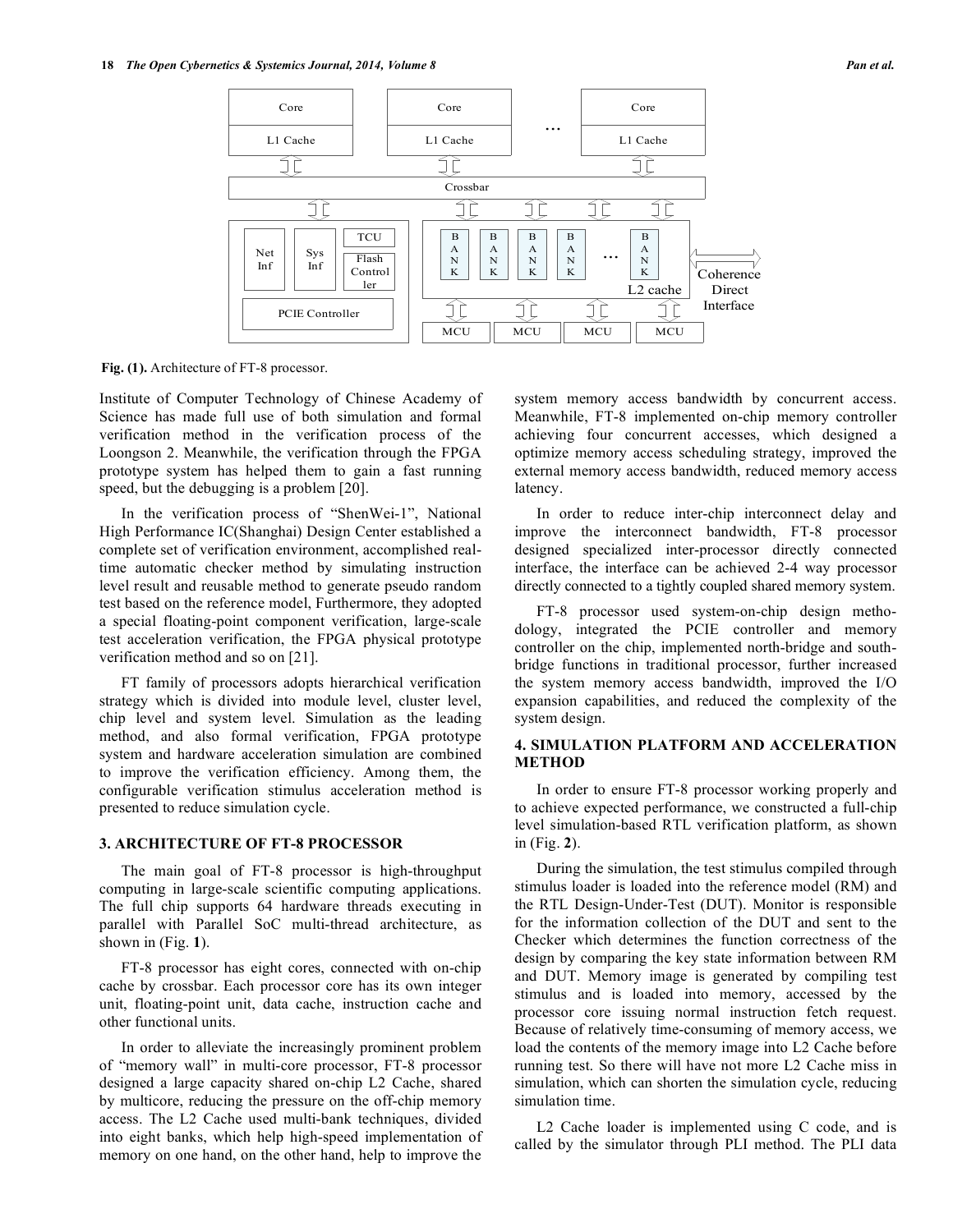

**Fig. (2).** FT-8 processor full-chip level simulation-based RTL verification platform.

processing flow is divided into three steps: preparing the data structure, preparing data and storing data into the Verilog array. TAG, VUAD and DATA arrays not only are the main three storage structures of L2 Cache, but also the parameters passed between the C code and Verilog design code. PLI code requires getting a pointer to directly read and write the data arrays, so the most critical of PLI function is the correct description of all three kind of storage structure in L2 cache, and passed to the corresponding PLI function.

Data array pointer is read through a function interface, and is saved into appropriate data structure. The main saved data include of the array width of TAG, VUAD and DATA array and the storage array data pointer of them. Function is called to load memory image file into tempdata\_s structure before loading date into l2 cache. Tempdata\_s is organized as a b-tree, each 64-byte data of the memory image file is inserted into the tree as a b-tree atomic unit. If the address belongs to the low 128GB of 1TB space, the data address is added into the address list. All VUAD bits in L2 Cache are cleared by calling l2load\_clear function.

L2load is the main function of L2 cache loader, the input of l2load are the 64-bit address obtained from address linked list and the 64 bytes data obtained from tempdata\_s structure by the address. First, the function calculate the L2 Bank number, L2 Cache index and TAG value in accordance with the address and the bank configuration (8Bank/4Bank or 1BANK), and splices into "selected" field in l2load\_vars using part of index address of L2 Cache. Then the value of l2load.way is generated using l2load\_vars.blackboard by random function. If an available way cannot be found with sixteen consecutive random, the l2load function will exit. After the value  $(0.15)$  of l2warm vars.way is determined, the corresponding flag in blackboard is set to 1, the threedimensional index of blackboard is [bank] [way] [selected]. Finally, l2load tag, l2load vuad l2load data function are called to store the data of TAG, VUAD and DATA array into verilog data structure.

All PLI codes associated with cache are compiled too file by gcc compiler and a linkable PLI run-time library is generated by tools. For VCS simulator, a .tab file is used to describe the correspondence between the verilog call interface and PLI function. PLI library, tab file, design file list and verification environment file list are VCS commandline input. All of .o files compiled by each module in the design links with PLI library to generate a SIMV execution file.

## **5. EVALUATION RESULT**

In order to evaluate the practical effect of our acceleration method, we select a few representative test stimuli for normal memory access, l2 cache, crossbar, interrupt handling, and memory controller error handling, and perform evaluation under single-and eight-core design configuration.

| Table 1. | Description of test stimulus. |  |  |
|----------|-------------------------------|--|--|
|----------|-------------------------------|--|--|

| <b>Stimulus Name</b> | <b>Description</b>                          |  |
|----------------------|---------------------------------------------|--|
| ld st                | normal load and store memory access         |  |
| l2cache access       | L <sub>2</sub> Cache data array access      |  |
| crossbar             | test packet processing of crossbar          |  |
| interrupt INT        | test interrupt handler                      |  |
| mcu ecc err          | test ecc error handler of memory controller |  |

During the simulation, we monitor the state information of these tests, get these simulation cycle and simulation time based on single-core and eight-core environment, and then calculate the simulation speed. We found that comparing with the normal method, the simulation cycle and time have significantly reduced, and the simulation speed is also increased to varying degrees using the acceleration method of loading test image into L2 Cache before running test simulation, as shown in (Figs. **3** and **4**).

As can be seen from above two figures, for the singlecore environment, in addition to the simulation cycle of l2access test did not change, the decrease in the that of other tests is more than 10%, the simulation time of interrupt handling is reduced by 20%. The simulation speed of interrupt handling increased by 10%, but that of mcu ecc err test decreased 3%.

For the eight-core environment, the simulation time of almost all tests reduced more than 15%, and that of ld\_st test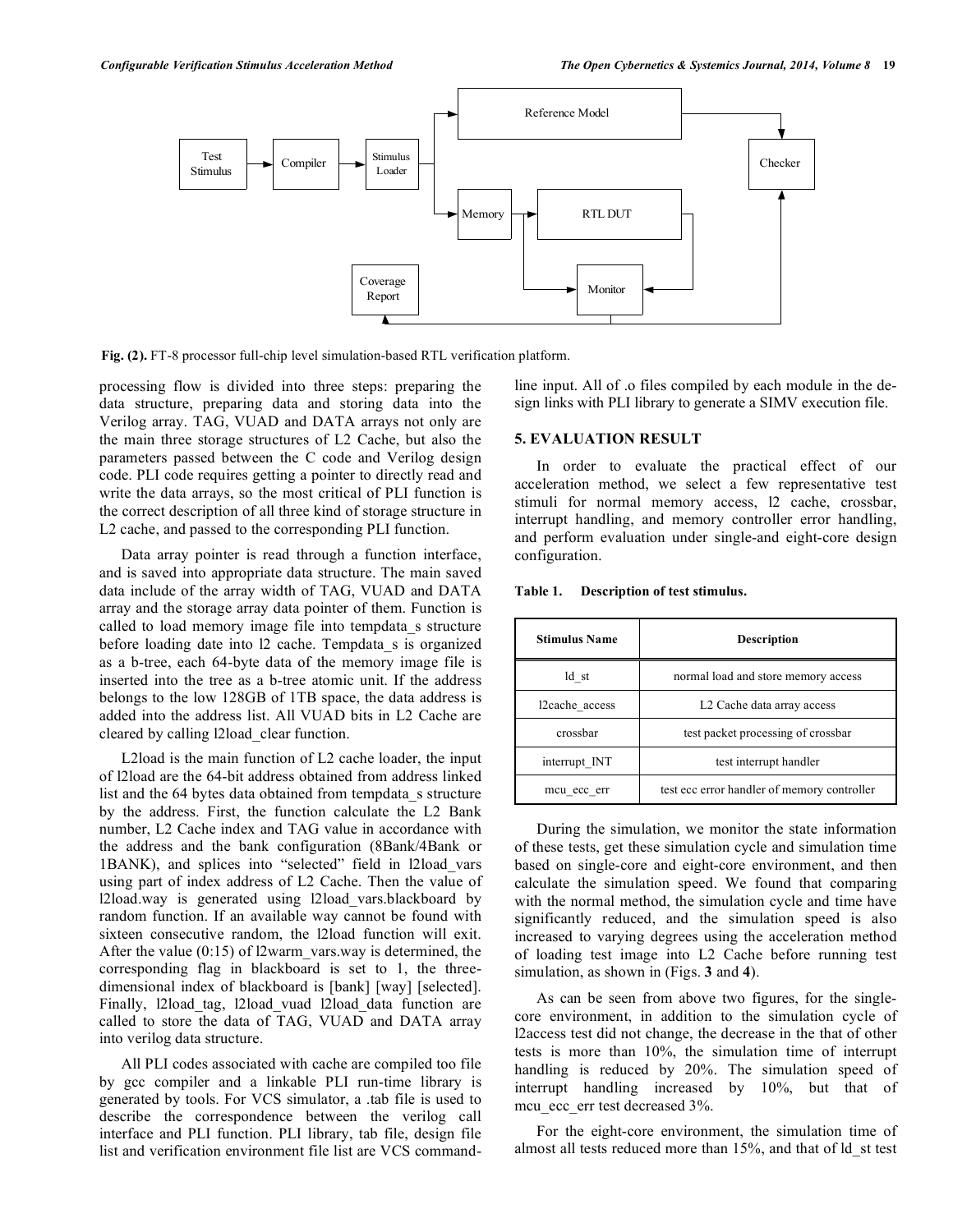

**Fig. (3).** Performance evaluation of single core.



**Fig. (4).** Performance evaluation of eight core.

even close to 30%. The same with the single-core environment, the simulation cycle of l2 access test essentially unchanged.

#### **6. CURRENT & FUTURE DEVELOPMENTS**

With the rapid advancement of IC technology and the increasing complexity of design, the problem of verification efficiency become more and more prominent, how to effectively reduce the simulation cycle and time need carefully considered and to be solved in verification process. Although, we reduced the simulation time to a certain extent by pre-loading the test stimulus into L2 cache, with the development of the FT series processor, how to further improve the verification efficiency of a larger scale design is still a problem need for in-depth study and solve. We will put more strength on the study of coverage-driven test stimuli intelligent generated based on the perspective of the full life-cycle and high-level verification.

### **CONFLICT OF INTEREST**

The authors confirm that this article content has no conflict of interest.

### **ACKNOWLEDGEMENTS**

This work is supported by National Natural Science Foundation of China (61202123).

#### **REFERENCES**

- [1] B. Wile, J. C. Goss, and W. Roesner, "*Comprehensive Functional Verification: The Complete Industry Cycle*", Morgan Kaufmann, San Francisco, 2005.
- [2] P. Patra, "On the cusp of a validation wall", *IEEE Des. Test. Comput*., vol.24, no.2, pp. 193-196, 2007.
- [3] G. A. Ezer, P. Konas, J. B. Andrews, S. W. Chou, E. M. P. Long and M. A. Evans, "*Method for multiple processor system-on-a-chip hardware and software cogeneration*", U.S. Patent 8639487 B1, March 25, 2003.
- [4] Z. Qi, and L. Xinhui, "*Method and device for verifying SoC (system on a chip) chips*", CN Patent 101515301 B, May 4, 2011.
- [5] Z. Siliang, "*SOC (system on chip) verifying method*", CN Patent 102567149 A, July 11, 2012.
- [6] L. Xinhui, "*Method and system for verifying soc chip*", WO Patent 2013016979 A1, February 7, 2013.
- [7] V. Bertacco, and I. Wagner, "*System for High-Efficiency Post-Silicon Verification of a Processor*", U.S. Patent 20110087861 A1, April 14, 2011.
- [8] Y. Xiaolang, F. Kewei and Z. Xin, "*Dynamic simulation platform method for embedded processor function verification*", CN Patent 100562879 C, November 25, 2009.
- [9] A. S. Kamkin, and M.M. Chupilko, "Survey of modern technologies of simulation-based verification of hardware", *Program comput. Soft.+*, vol. 37, no.3, pp.147-152, 2011.
- [10] R. Beers, "Pre-RTL formal verification: an intel experience", in the 45<sup>th</sup> annual Design Automation Conference, ACM New York, NY, USA, 2008, pp.806-811.
- [11] C. Karfa, D. Sarkar, and C. Mandal, "Formal verification of code motion techniques using data-flow-driven equivalence checking", *in proceedings of the IEEE Annual Symposium on VLSI*, IEEE Computer Society Washington, DC, USA, 2010, pp. 428-433.